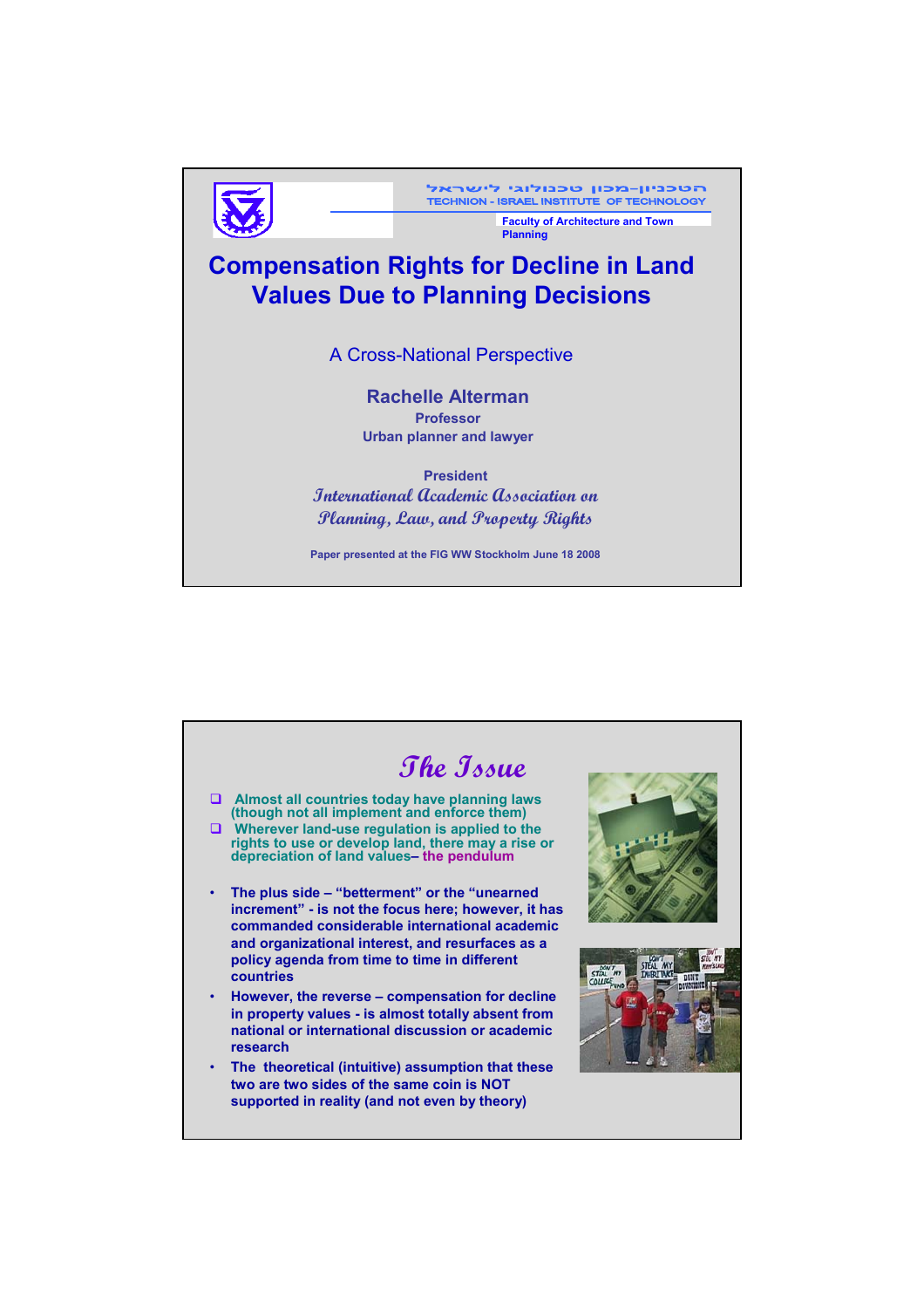

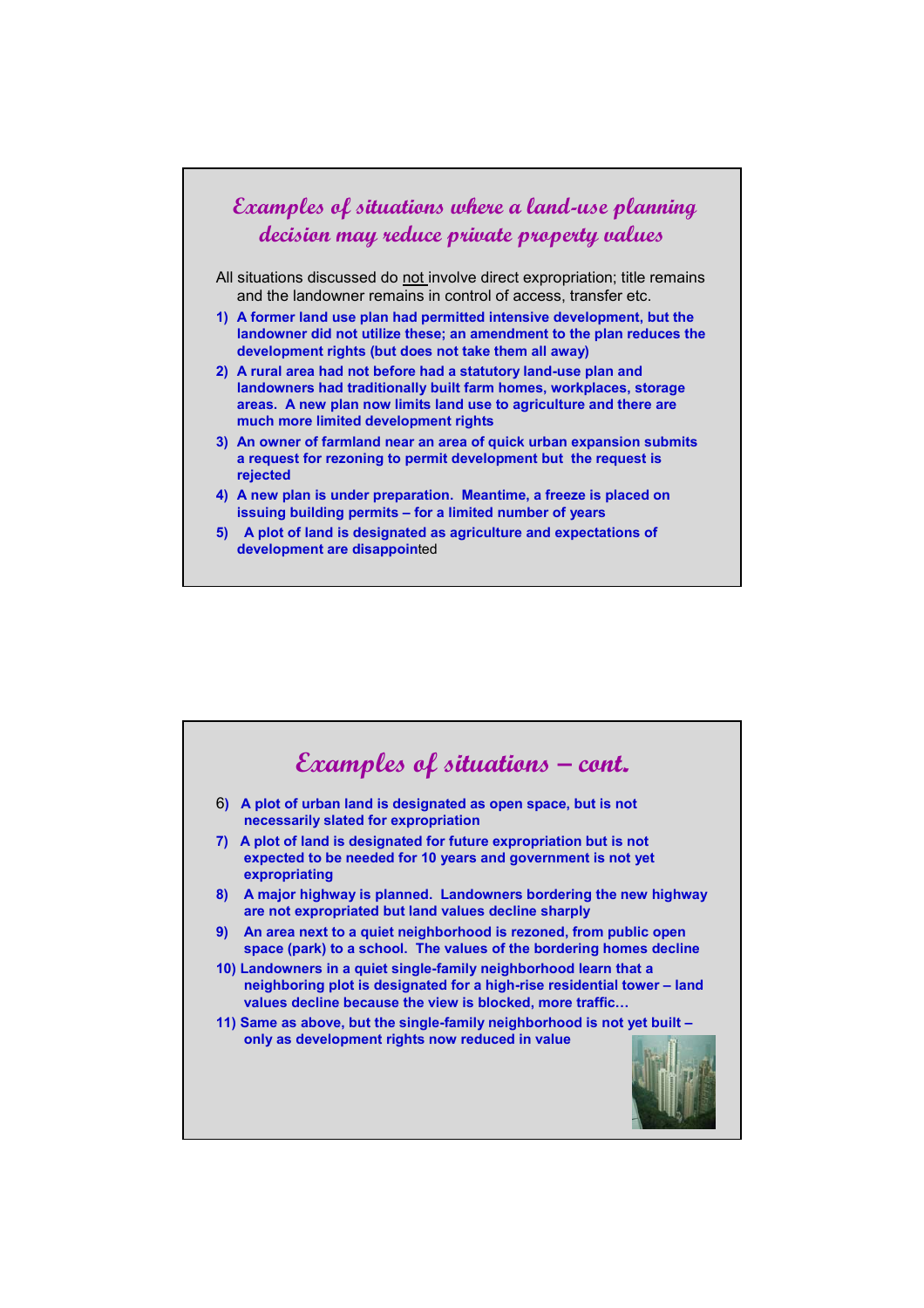

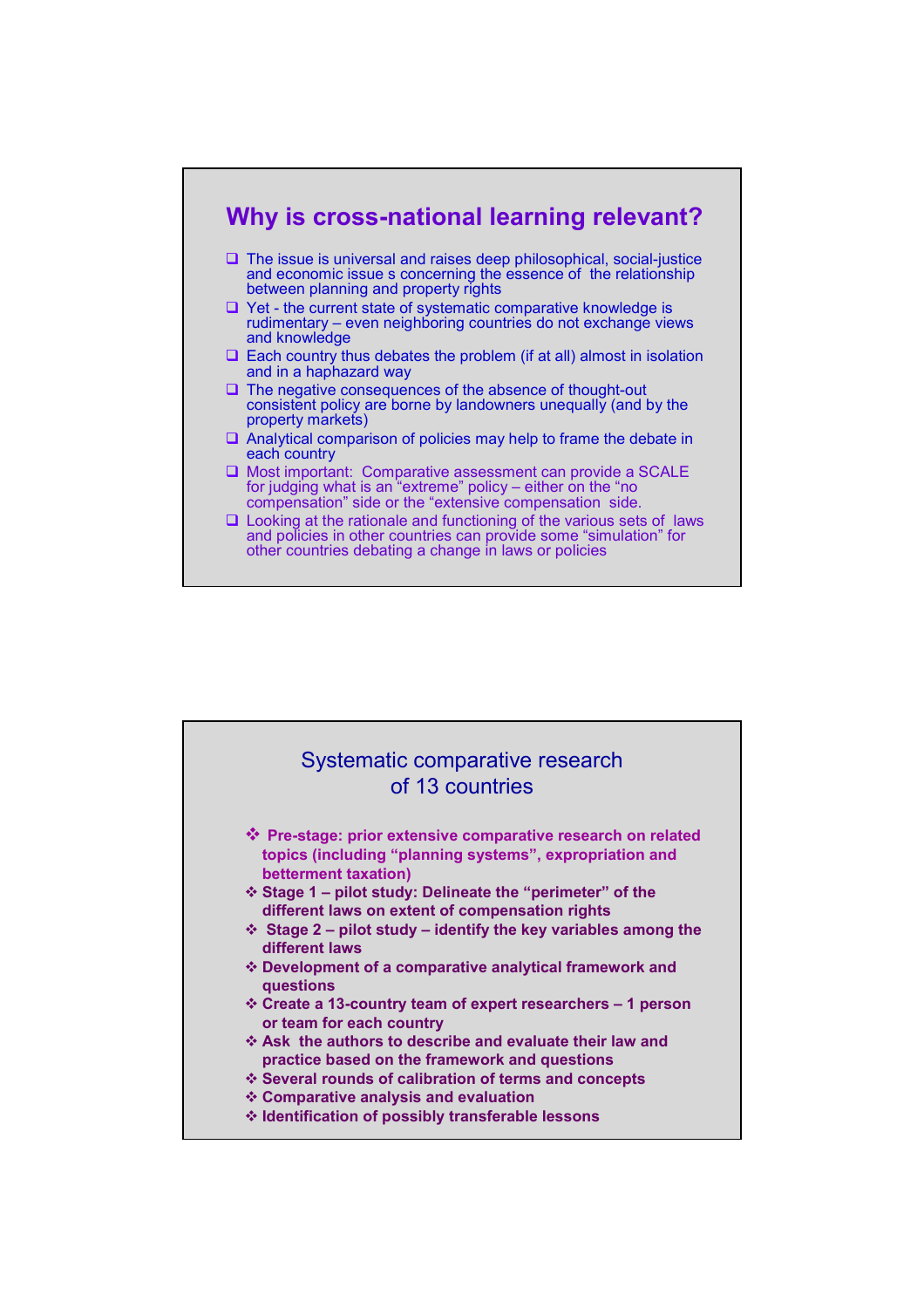## The Countries included in the systematic comparative research project:

- The USA
- Canada
- The UK
- France
- The Netherland
- Sweden
- Finland
- Germany
- Austria
- Poland
- Greece
- Israel
- Australia

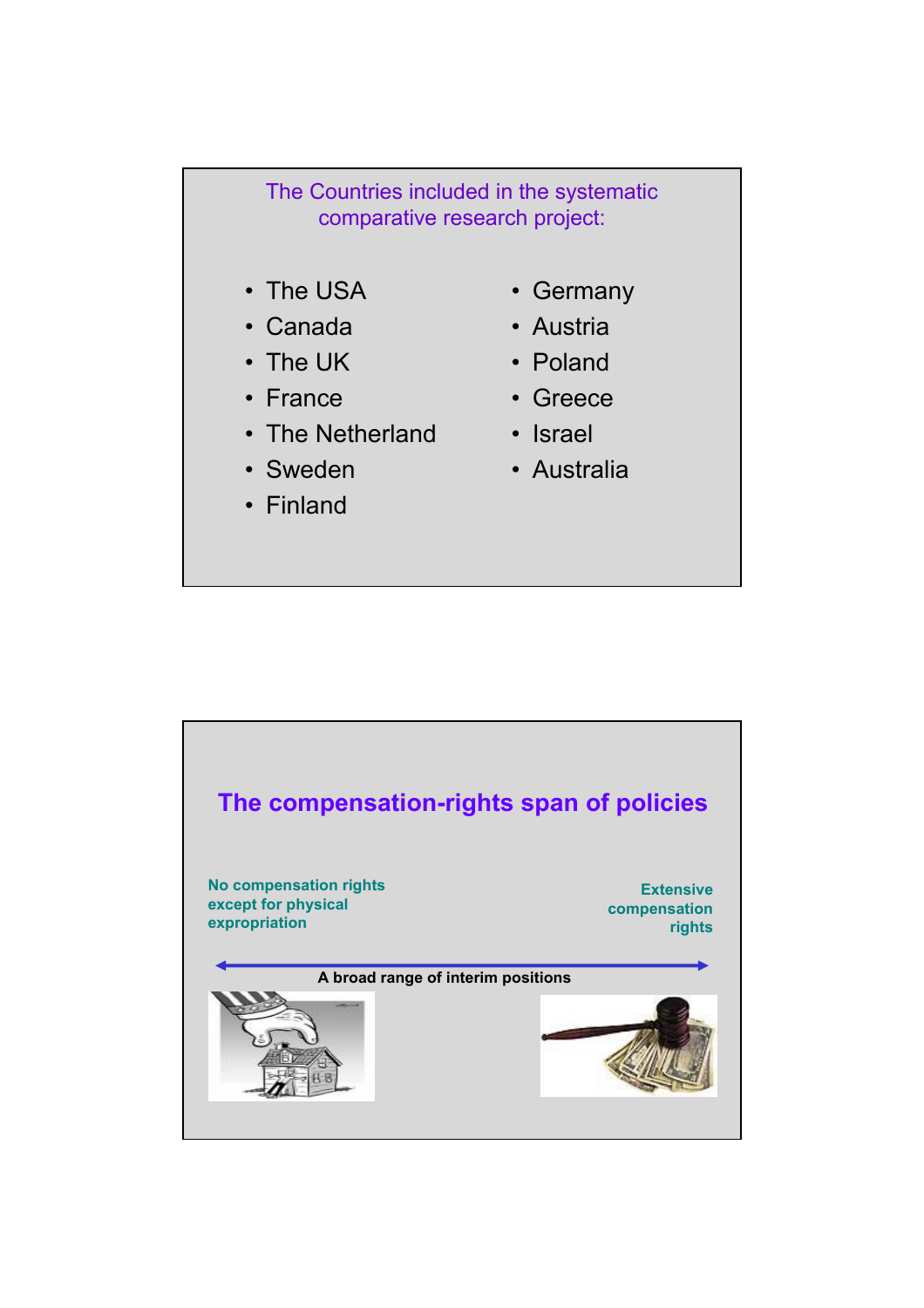## Key findings

- **There is a great variety of laws and practices among the countries (and within single countries)**
- **There are MAJOR DIFFERENCES among countries**
- **There are major differences among European countries, including EU member countries, in both law and practice, despite the shared European Convention on Human Rights**
- **There are major differences even among neighboring countries with shared cultures**
- **Often, the findings per country are counterintuitive and cannot be "predicted" based on other attributes of that country**